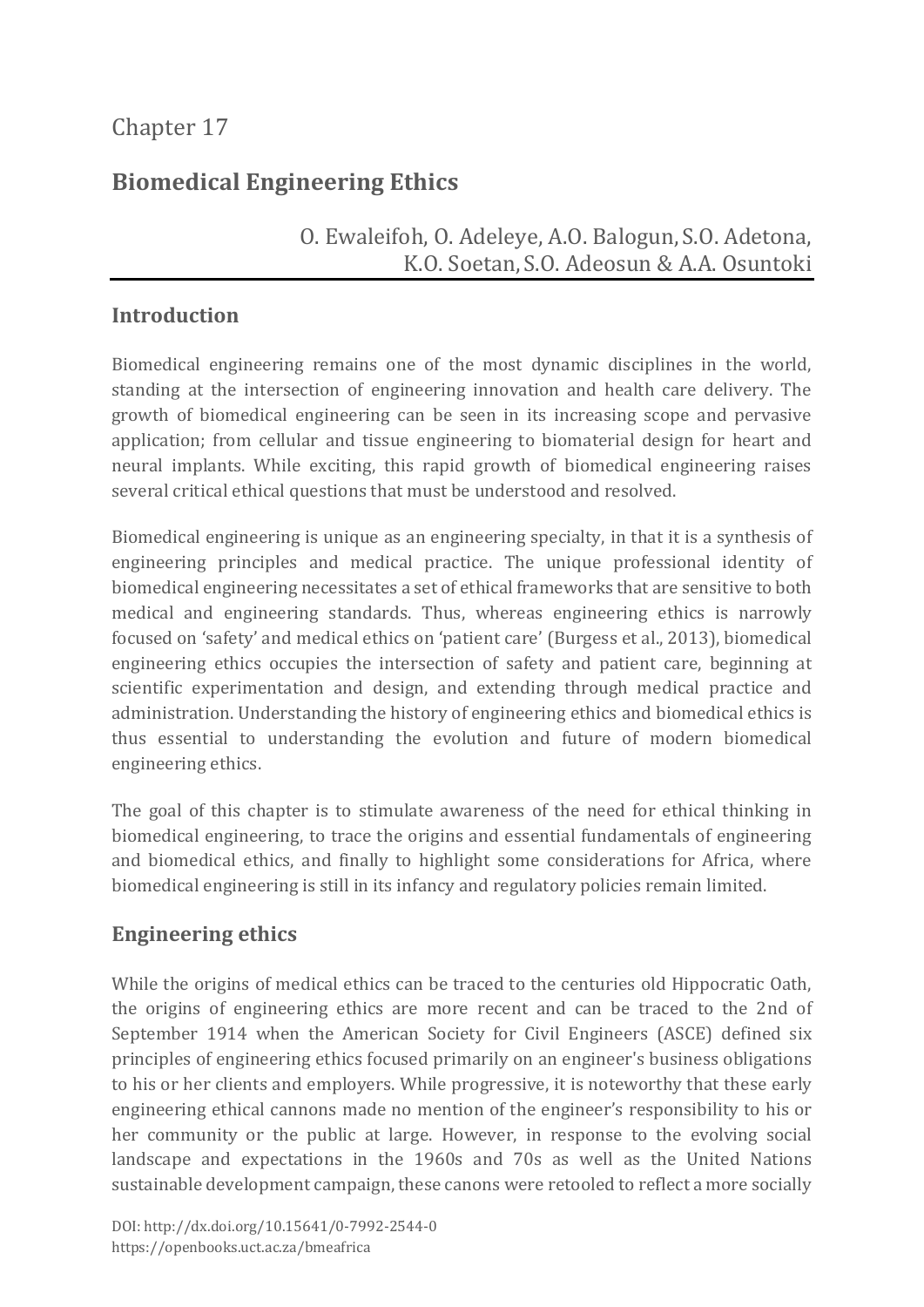responsible engineering ethos focused heavily on the engineer's role in the world and public safety, as reflected below (ASCE, 2011):

- *1. Engineers shall hold paramount the safety, health and welfare of the public and shall strive to comply with the principles of sustainable development in the performance of their professional duties.*
- *2. Engineers shall perform services only in areas of their competence.*
- *3. Engineers shall issue public statements only in an objective and truthful manner.*
- *4. Engineers shall act in professional matters for each employer or client as faithful agents or trustees, and shall avoid conflicts of interest.*
- *5. Engineers shall build their professional reputation on the merit of their services and shall not compete unfairly with others.*
- *6. Engineers shall act in such a manner as to uphold and enhance the honour, integrity, and dignity of the engineering profession and shall act with zerotolerance for bribery, fraud, and corruption.*
- *7. Engineers shall continue their professional development throughout their careers, and shall provide opportunities for the professional development of those engineers under their supervision.*
- *8. Engineers shall, in all matters related to their profession, treat all persons fairly and encourage equitable participation without regard to gender or gender identity, race, national origin, ethnicity, religion, age, sexual orientation, disability, political affiliation, or family, marital, or economic status.*

While this most recent iteration of the engineering code of ethics as articulated by the ASCE is an improvement over earlier versions, it still represents an unacceptably low ethical threshold for biomedical engineering (Monzon & Monzon-Wyngaard, 2009). For whereas traditional engineering focuses on the design, applications and manipulation of inert materials and inanimate objects, biomedical engineering has a broader scope that includes biological materials and human subjects – necessitating a higher ethical standard. Even more progressive than the ASCE's 2011 cannon is the National Society of Professional Engineers (NSPE) code of ethics which advocates expansive socially responsible engineering ethics. Still, the more progressive engineering ethics code of the NSPE fails to meet the stringent ethical standards of medical practice that are expected of the biomedical engineer.

# **Medical ethics**

The content and structure of modern biomedical ethics has been shaped largely by contemporary forces such as legal and social events. Thus. despite the fact that the central ethos of the Hippocratic Oath 'first do no harm' had been articulated centuries earlier in medicine, biomedical research remained largely unregulated until the 1970s. This unregulated medical research and practice resulted in wonderful medical advancements, but also led to grotesque human experimentation that would most certainly be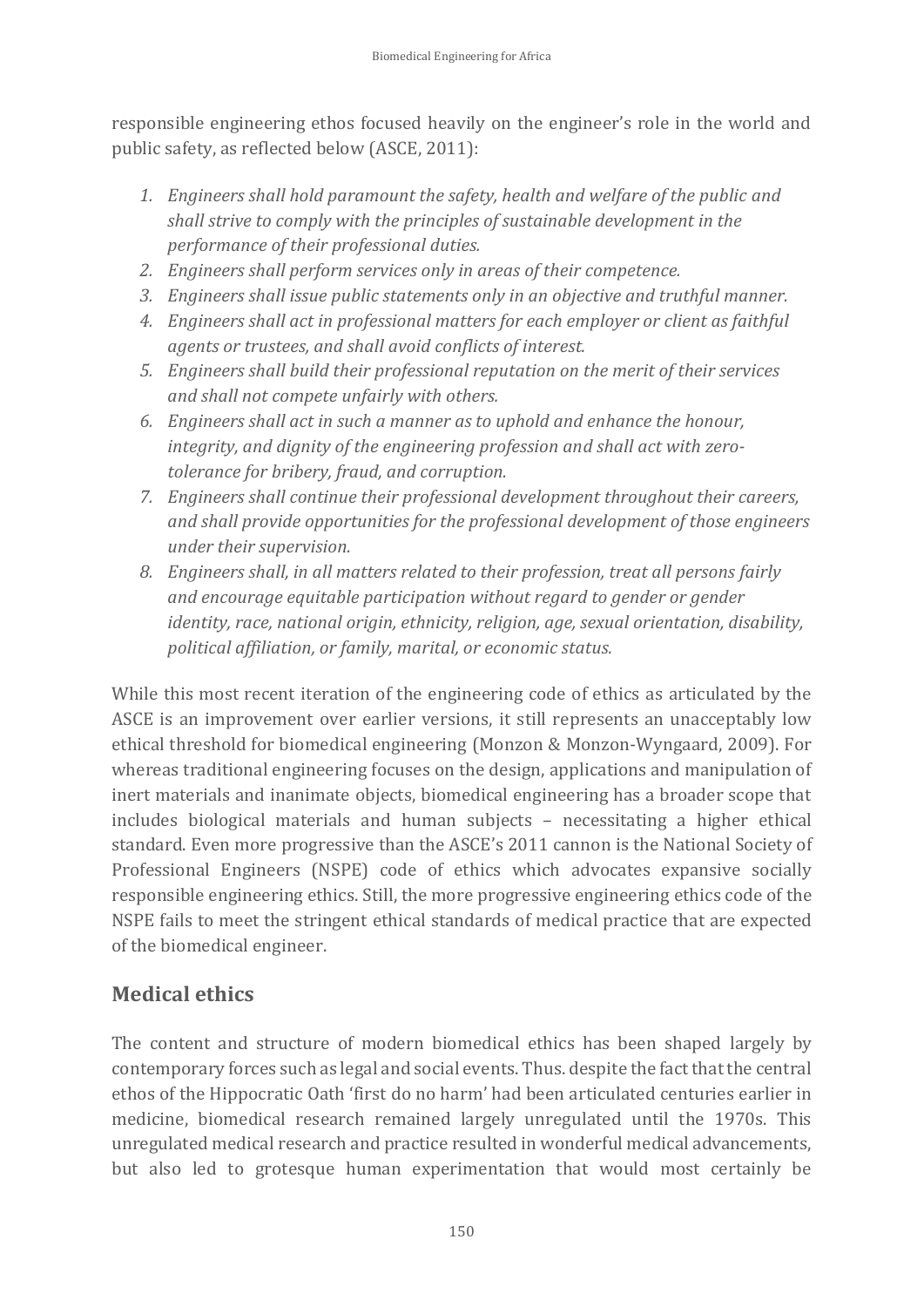considered criminal today. Scientists freely experimented with potential new treatments on their patients, sometimes with fatal or groundbreaking consequences.

In 1789 a country physician and surgeon from Gloucestershire England named Edward Jenner followed the anecdotal observation of a local milkmaid that "she could not get the small pox because she had already had the cowpox", and injected his young son with pig pox producing an immune reaction against small pox (Burns, 2003). Following up on this observation, in 1796 Jenner inoculated James Phipps, an eight-year-old boy and the son of Edward Jenner's gardener, with pus obtained from cowpox blisters from the hand of a milkmaid who had caught cowpox from a cow (Williams, 1959). This dramatic act resulted in inoculation against small pox and introduced the golden age of vaccination that we still enjoy today. These invaluable studies by Edward Jenner saved millions of lives and pushed science forward. However by contemporary ethical standards, studies such as these are unacceptable as they violate several fundamental ethical principles as will be discussed below.

Unregulated biomedical experimentation such as Edward Jenner's cowpox inoculation was widespread until 1914, when the US Food and Drug Administration (FDA), founded in 1906, began instituting policies to limit the sale of some narcotics. Still, in the face of limited empirical evidence and hostile resistance from business interests, the efficacy and scope of the FDA in setting ethical standards for medical practice remained severely limited for decades, with detrimental consequences.

The Tuskegee syphilis experiment of the 1930s remains a classic case study of unregulated medical experimentation. On July 26, 1972 the Associated Press broke the story that for over 40 years, the US Public Health Services had maintained a study of untreated black males infected with syphilis, and the study was still ongoing (Howell, 2017). The world reacted with outrage and horror, wondering how this could have happened and for so long. However, in 1932 when the study was initiated, conversations on medical ethics had hardly begun. The demand for a syphilis test had grown, driven by laws requiring syphilis testing for marriage certificates, registering newborns, military recruitment, industrial physical examinations, and admissions to hospitals (Roy, 1995). To better understand the disease etiology and develop more accurate tests, human subjects were needed for both clinical observation and antibody development. The Tuskegee study was initiated with the specific objective of better understanding the natural life cycle of syphilis and to develop diagnostic tools and treatments to manage the disease (Roy, 1995; Howell, 2017).

Starting in 1932, 600 black men were unwittingly recruited and misinformed about procedures to be performed as part of the syphilis study. Over the next 40 years, clinical data and biological samples were collected from these research subjects both to understand the natural course of syphilis and to develop new diagnostic tools for the detection of the disease. It is noteworthy that while unethical and immoral, the Tuskegee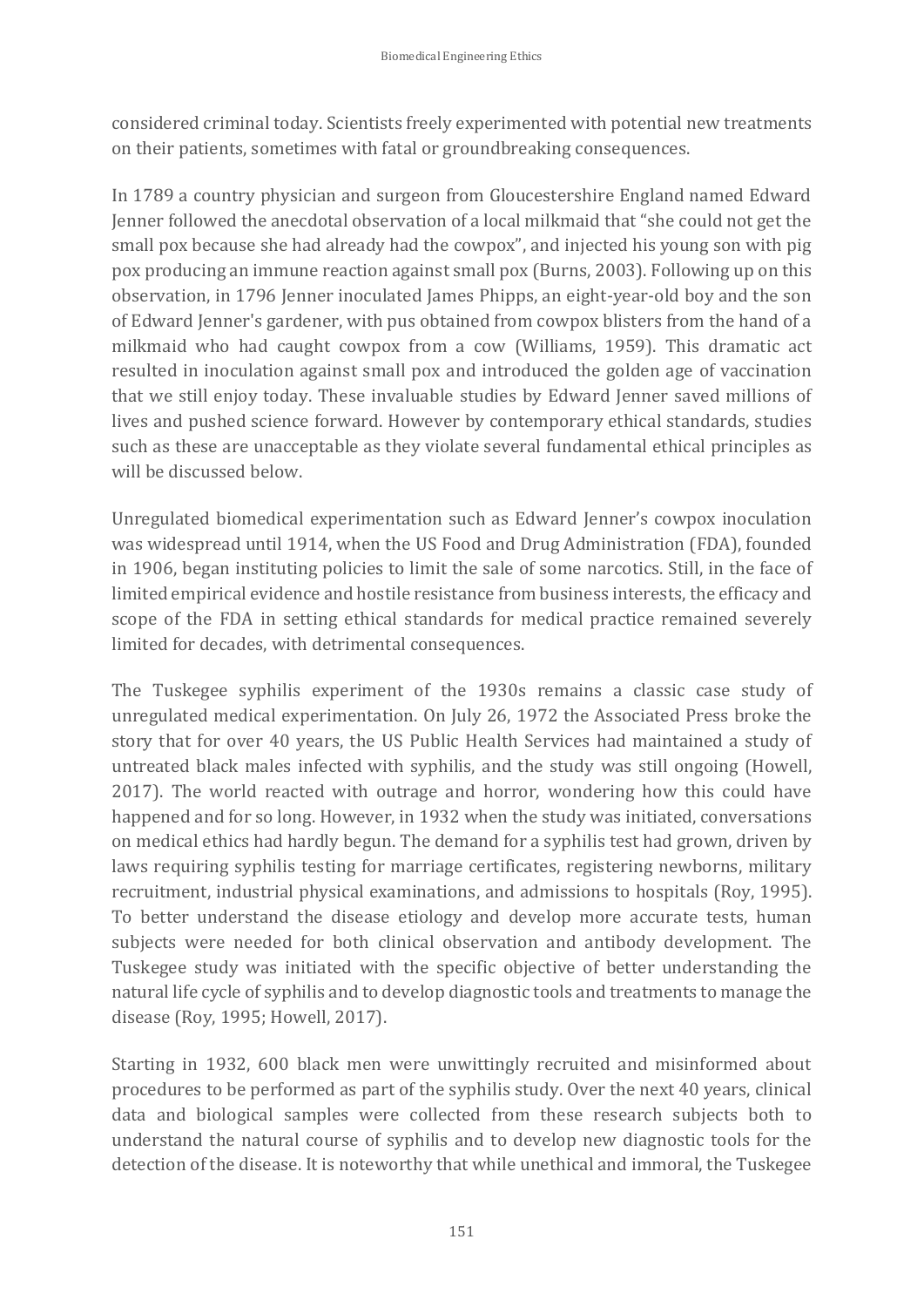study was not illegal at that time, as the National Venereal Disease Control Act of 1938 had expanded the scope of the state to conduct human research (Roy, 1995). In response to a class action law suit in 1974, 70 surviving members of the Tuskegee syphilis human experiment received settlements; for most of the original study cohort however, this was too little too late (Howell, 2017).

Studies like Tuskegee where widespread during this era, not just in the United States but around the world. As the Tuskegee syphilis study unfolded in Alabama, Nazi scientists also experimented with war prisoners in Germany and occupied territories across Europe during World War II (Park & Grayson, 2008). After the war, these human medical experimentations were ruled as crimes against humanity and perpetrators (mostly research physicians) were convicted in the Nuremberg trials. In the collective determination to protect future human subjects from criminal human experimentation, a 10-point document entitled the Nuremberg Code, was articulated by the tribunal to guide future experiments with human subjects (Shuster, 1997; Park and Grayson, 2008). Whereas the Hippocratic Oath passively encouraged physicians to work in the interest of the patient, this new Nuremberg Code asserted that the consent of the patient is paramount, introducing a key pillar of modern biomedical ethics – informed consent. The Nuremberg Code thus provided the first explicit articulation of criteria that must be fulfilled before human experimentation can proceed (Shuster, 1997):

- *1. The voluntary consent of the human subject is absolutely essential.*
- *2. The experiment should be such as to yield fruitful results for the good of society, unprocurable by other methods or means of study, and not random and unnecessary in nature.*
- *3. The experiment should be so designed and based on the results of animal experimentation and knowledge of the natural history of the disease or other problem under study that the anticipated results will justify the performance of the experiment.*
- *4. The experiment should be so conducted as to avoid all unnecessary physical and mental suffering and injury.*
- *5. No experiment should be conducted where there is an a priori reason to believe that death or disabling injury will occur; except, perhaps, in those experiments where the experimental physicians also serve as subjects.*
- *6. The degree of risk to be taken should never exceed that determined by the humanitarian importance of the problem to be solved by the experiment.*
- *7. Proper preparations should be made and adequate facilities provided to protect the experimental subject against even remote possibilities of injury, disability, or death.*
- *8. The experiment should be conducted only by scientifically qualified persons. The highest degree of skill and care should be required through all stages of the experiment of those who conduct or engage in the experiment.*
- *9. During the course of the experiment the human subject should be at liberty to bring the experiment to an end if he has reached the physical or mental state where continuation of the experiment seems to him to be impossible.*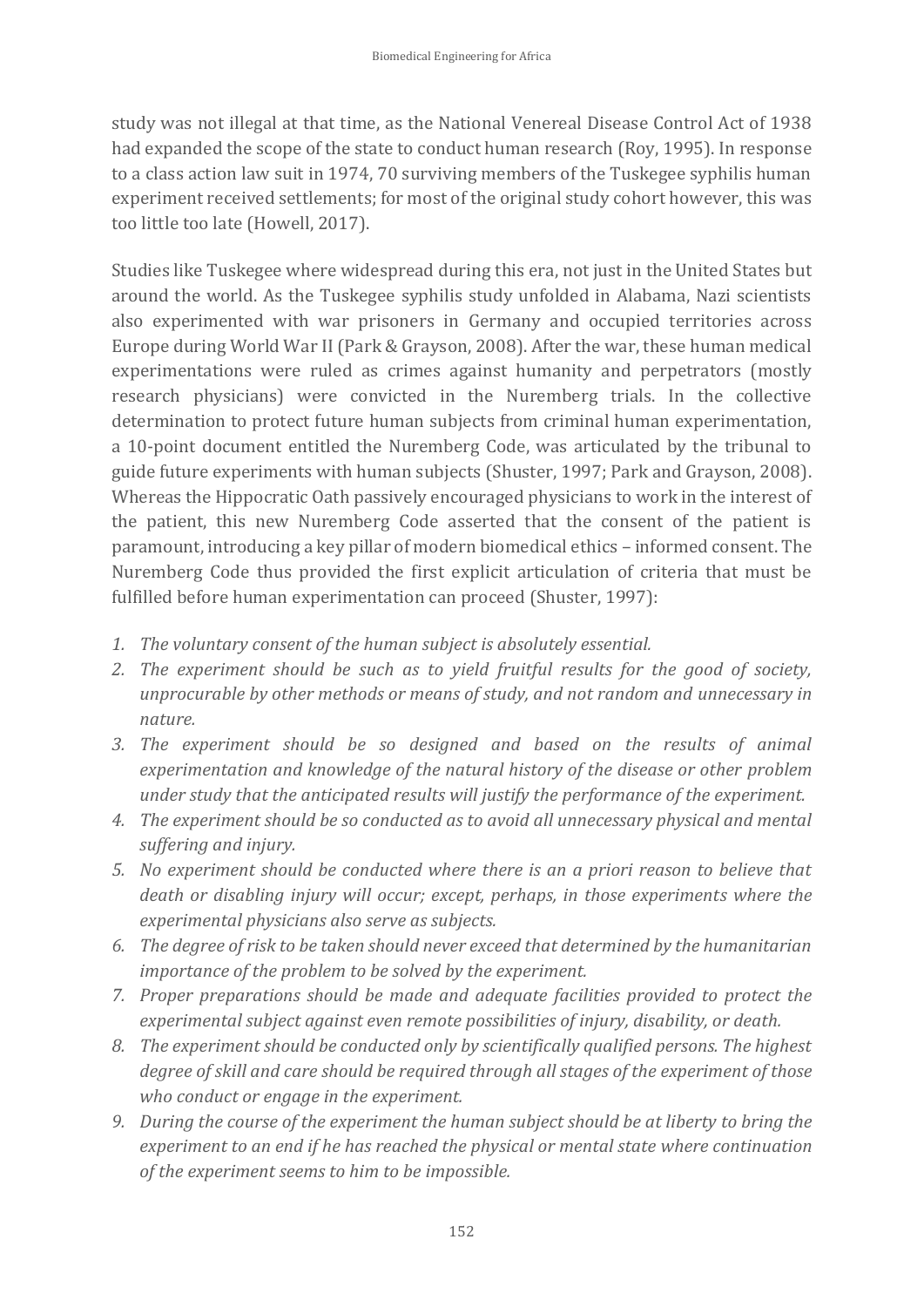A human subject, in modern research language, is a living individual from whom a researcher conducting a study obtains data, samples or other personal information through intervention or interaction with the human. Interventions could refer to physical contact for data collection and alteration of the subject or their environment for possible reaction. Interaction could mean formal or informal discussion between researcher and participant (Howell & Obado-Joel, 2016).

Although the Nuremberg Code was developed in response to Nazi atrocities, and subsequently proved invaluable to modern medical ethics, it was largely ignored for a few decades after its articulation until it was revived and expanded as the Declaration of Helsinki by the World Medical Organization in 1964 (Shuster, 1997; Park & Grayson, 2008). The Helsinki declaration is an internationally accepted guide for the conduct of ethical medical research. Similar to the Nuremberg Code from which it evolved, the declaration of Helsinki includes respect for individuals, their right to self-determination and the right to make informed decisions. Thus when a research participant is incompetent, physically or mentally incapable of explicitly giving consent, or is underage, abundant allowance should be provided for surrogate consent to be obtained from an individual authorized to act in the subject's best interest.

Unlike the Nuremberg Code which was relatively abstract and philosophical, the Helsinki Declaration was more concrete and specifically addresses clinical research, providing detailed prescriptive steps for the medical community to regulate itself. Beyond its specific prescriptions for ethical medical research, the Helsinki declaration is 'active' and continues to undergo revisions as new ethical challenges emerge. The current edition of the Helsinki declaration from 2013 serves as the basis of most Institutional Ethics Review Boards, and contains both general principles like the Nuremberg Code as well as specific prescriptions such as the ethical use of placebo and the need for local institutional review boards (Shuster, 1997; WMA, 2013).

### *Informed consent*

At the heart of modern biomedical ethics is informed consent, a concept introduced in the Nuremberg Code and contained in the Declaration of Helsinki. Despite the growing interest and popularity of informed consent as a principle of biomedical ethics, the question – what is informed consent – remains particularly complex for both practical and theoretical reasons. Does simply obtaining a participants signature alone guarantee informed consent? What is the standard required for consent to be considered informed? This question is important for practical reasons because if we use overly loose criteria such as a signed consent form, informed consent becomes too easy to obtain and loses its moral significance. On the other hand if we use overly demanding criteria for informed consent such as complete understanding and full disclosure, informed consent becomes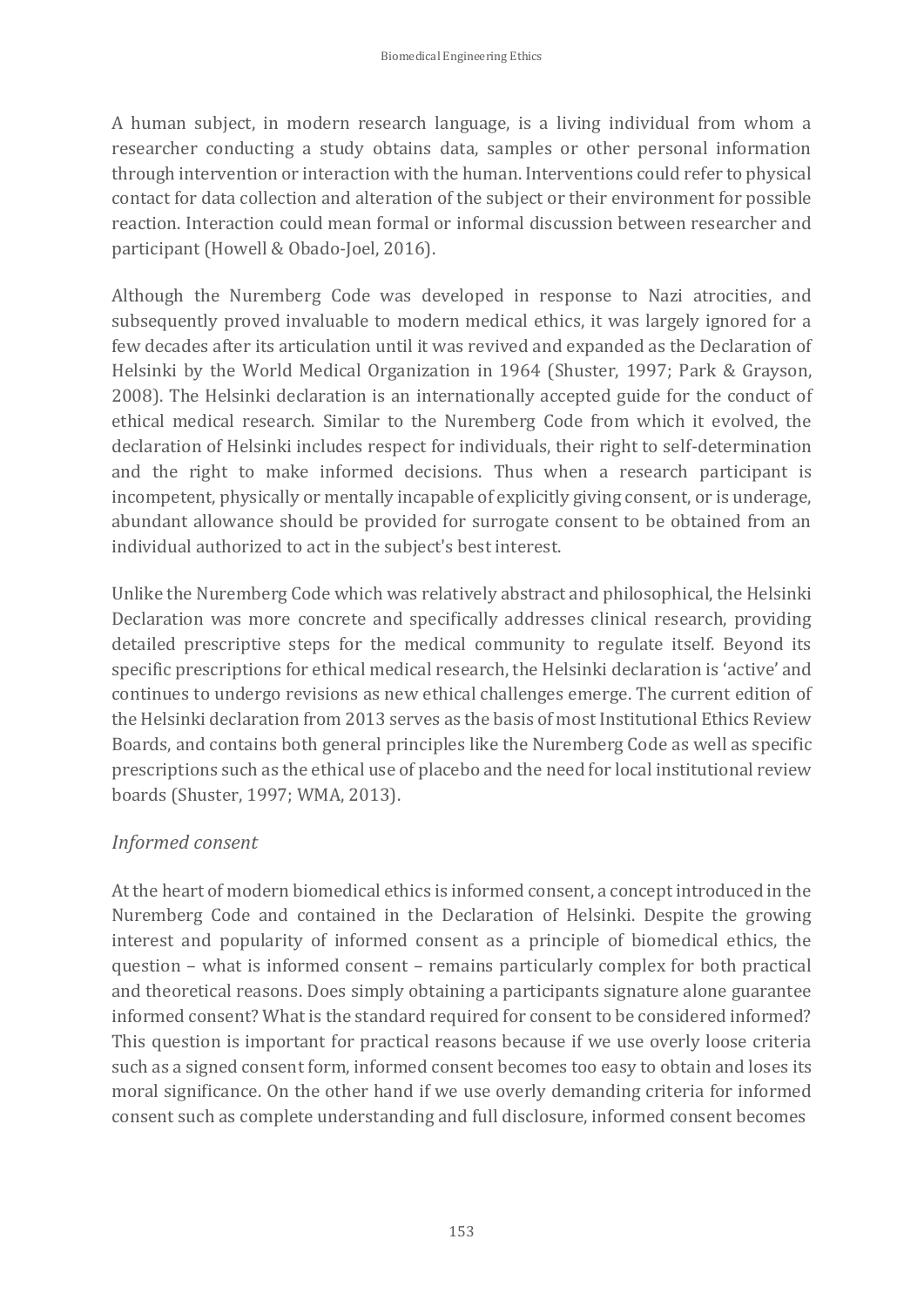almost impossible to obtain. To resolve this dilemma local institutional policies and rules, governed by institutional ethics review boards, set local standards of consent (Howell, 2017).

### *The challenge of vulnerable populations in biomedical research*

One major contribution of the Declaration of Helsinki was the discussion of how to treat vulnerable populations during biomedical research and clinical practice. Vulnerable populations can be broadly considered as subjects or participants not sufficiently informed or able to make self-protective decisions or actions and thus likely to be misused by coercion or ignorance in the course of biomedical research. Vulnerable populations include but are not limited to children, the elderly, the mentally disabled, prisoners, the infirm, the uneducated and the poor (Burns, 2003; Park & Grayson, 2008). Although pervasive, the ethical treatment of the vulnerable has not always been a priority.

It is worth noting that efforts to prevent the exploitation of vulnerable populations also present a major practical dilemma. For instance, restrictions on research on children have resulted in a dramatic under-representation of children in most clinical trials. A recent estimate suggests that as much as 80% of medicines prescribed by pediatricians have not been systematically studied in pediatric populations for dosage, efficacy and risk because of the limited clinical studies in pediatric populations – sometimes resulting in fatal consequences (Fost, 2005; Park & Grayson, 2008).

#### *Privacy and confidentiality*

The researcher must respect and maintain the privacy of human subjects and the confidentiality of their information or data. The need for privacy and confidentiality is among greatest challenges of biomedical research. For many research participants, the loss of privacy can have significant consequences including loss of career, insurance, job, or family, as well as stigma. Beyond protecting the privacy of research subjects, maintaining privacy and confidentiality helps maintain research integrity. Consequently every possible measure must be taken to protect the confidentiality and privacy of every research subject. This means no sensitive information on research subjects must be revealed outside the confines of a research study and when such information is shared, this must be done using the 'need-to-know' principle, meaning each member of the research team should only know the identity of participants when absolutely necessary to support their role in carrying out the study (Howell & Obado-Joel, 2016). Beyond applying the 'need-to-know' principle, additional measures such as anonymizing participant data, data encryption, using passwords, and safe storage, must be strictly enforced. In addition, certain regions and institutions have more specific privacy rules that provide specific security provisions for safeguarding medical information. In these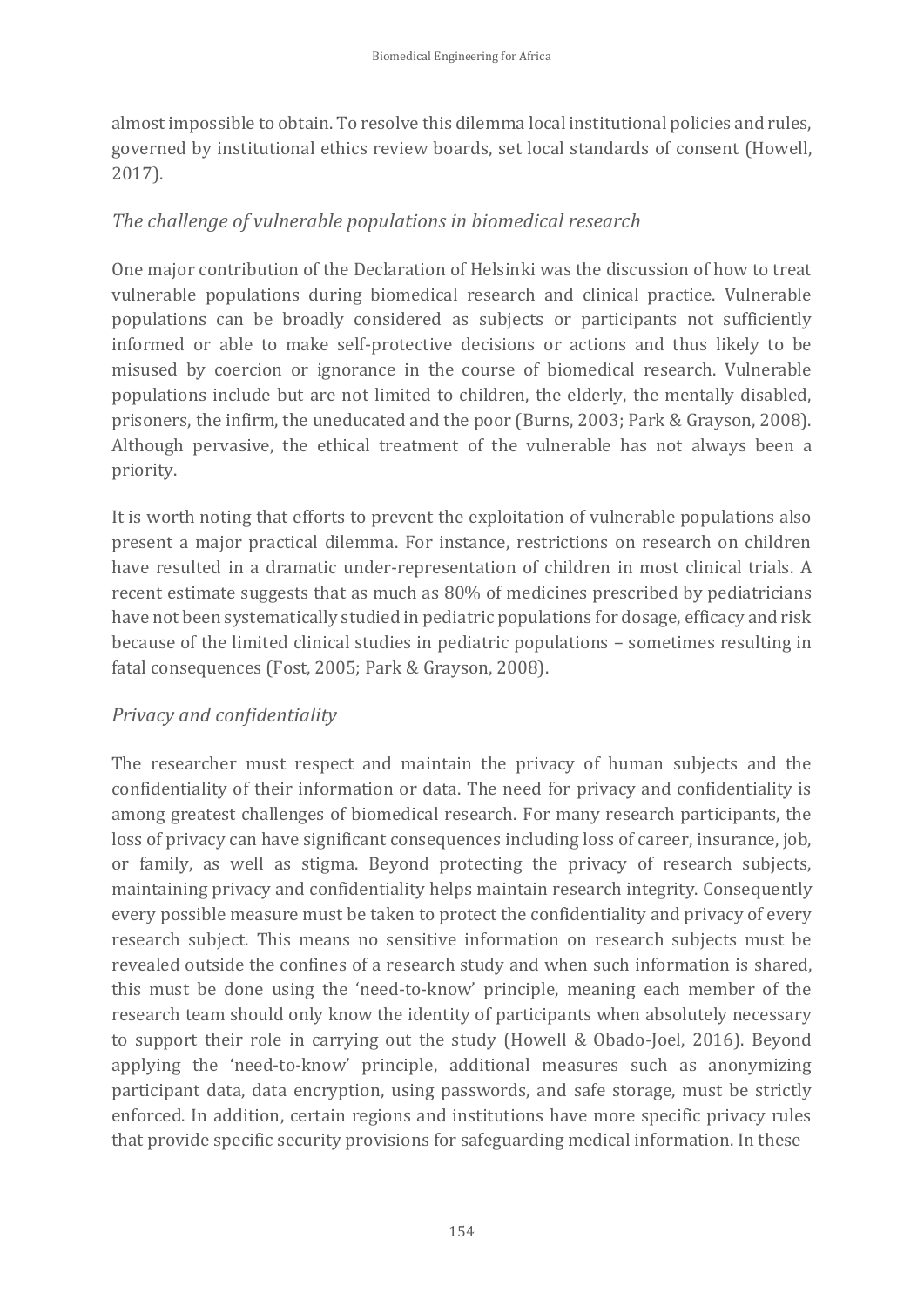cases, it is the duty of the ethical researcher to be both thoroughly familiar with such local privacy rules and to implement them as the loss of participant privacy and confidentiality can have fatal consequences.

### **Research on animals**

Significant successes and breakthroughs in health care delivery have been made possible by scientific research using animals, for example the treatment of diabetes and leukaemia, and heart transplants. Animals that have been used include mice, rats, guineapigs, hamsters, rabbits, cats, dogs, ferrets, equids, pigs, goats, sheep, cattle, primates, birds, reptiles, amphibians, and fish-rats, guinea pigs, sheep, frogs, dogs, cats, and primates (CBRA, 2018).

Risks and uncertainty in the results of administering untested and unproven treatments on human subjects has necessitated the use of animals in research studies. However, with the use of research animals, harm to the animals must be minimised while maximising the benefits to healthcare. With these principles in mind, research on animal subjects is governed by institutional ethics review boards, in a similar manner as for research on human subjects. The study protocol must ensure that the number of animals used is minimised and if possible, appropriate alternatives should be used (e.g. computer models, tissue and cell cultures). Animal models are used in medical research because of the biological resemblance of animals to humans. Because research animals have shorter a life span than humans, studies can be done across their life span and across generations; in addition their environment (diet, temperature, lighting) can be controlled more easily than with humans (Bateson et al., 2004). Animal models give valuable insight into human biological processes and provide effective experimental flexibility and control that are difficult to obtain in humans.

However, these advantages have not been without resistance as those against the use of animals in research have stated that using animals for humans are inappropriate, citing the differences between humans and animals. Reference is made to the case of the limb defects observed in children of women who took the drug thalidomide during pregnancy, the damaging effects of which were not predicted in animal studies. More recently, it has been pointed out that the use of animals in research contributes to the high failure rate of drug trials as drugs that work in animals might simply not work in humans, and in addition, several human diseases and mutations simply cannot be studied in animals due to interspecies differences (Akhtar, 2015).

Still, the use of animal models for research in place of human subjects has been immensely beneficial to both humans and animals (CBRA, 2018). Medicines and vaccines developed for humans are now used to treat animals, for example vaccines for rabies and distemper in dogs and cats, feline leukaemia, infectious hepatitis virus, tetanus, and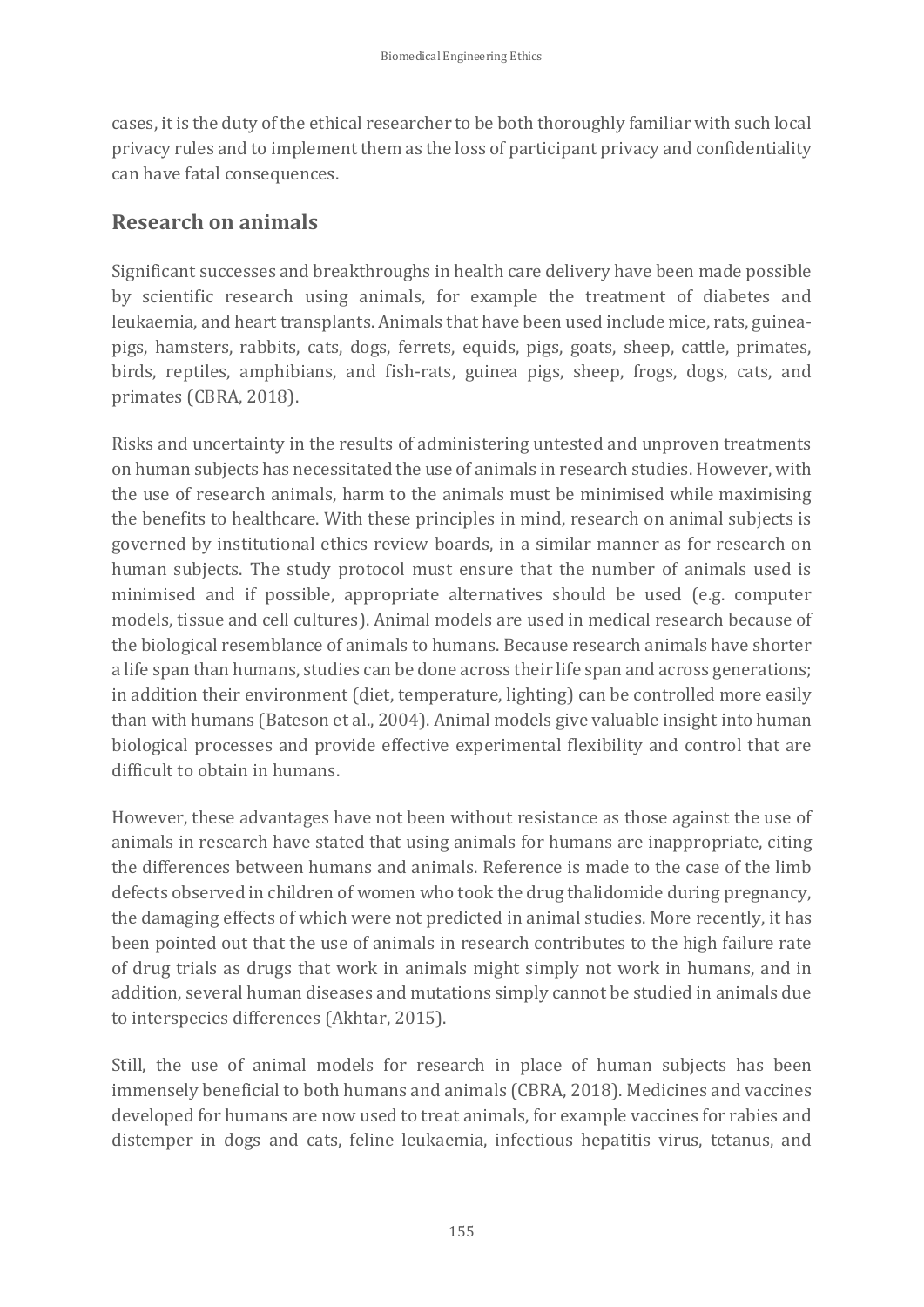heartworm. Other benefits include the preservation of nearly extinct species of the California condor and the tamarins of Brazil, owing to new reproductive techniques.

In the face of immense benefits derived from animal research, the three R's are proposed for ethical animal research: replacement, reduction and refinement (Flecknell, 2002). According to these widely accepted standards, ethical animal research must constantly seek replacement alternatives for animals. For instance, the studies should where possible be performed in a different system such as induced pluripotent stem cells instead of animals. If animals must be used, a reduction approach must be considered, namely to use the lowest number of animals to answer the research question. Finally the ethical animal researcher must seek ways to refine the protocol to ensure the least amount of pain and harm to each animal during the study. The ethical researcher must find new ways to adopt the three R's during research with animals.

### **Ethical principles in the communication of research**

Following the successful conduct of research, the next important task of the scientist is to communicate their work effectively and accurately. This responsibility of communicating scientific information with integrity presents new ethical challenges for the researcher. Specifically, ethical scientific communication must avoid plagiarism, fabrication and falsification (Kaiser, 2014). Fabrication has been defined as recording or reporting data or results that have been made up. Falsification entails the manipulation of research materials, equipment, or processes, or altering or omitting data or results, resulting in inaccurate representation of the research in the research records. Plagiarism is the appropriation of the ideas, methods, results or words or others without giving due credit. Since integrity and truth are the currency of science, plagiarism, fabrication and falsification are regarded as egregious scientific communication misconduct and can have significant personal and professional consequences.

## **A case of biomedical engineering ethics failure**

The preceding sections introduced the concepts of engineering ethics and biomedical ethics. The long-term goal of this chapter is stimulate contemplation on how best to navigate complex ethical issues. The quintessential biomedical engineering ethics case below, on the failure of the Björk-Shiley heart valve, provides material for such contemplation. The description below is adapted from (Blot et al., 2005; Monzon & Monzon-Wyngaard, 2009).

Heart failure remains a leading cause of death in many countries around the world. Dysfunction in the valves leading into and out of the heart is a major contributor to heart failures. In 1976 the Björk-Shiley convexo-concave prosthetic heart valve (also known as BSCC) was developed and introduced to the global market to provide effective relief for patients with diseased native valves. After its adoption in 1978 the BSCC heart valve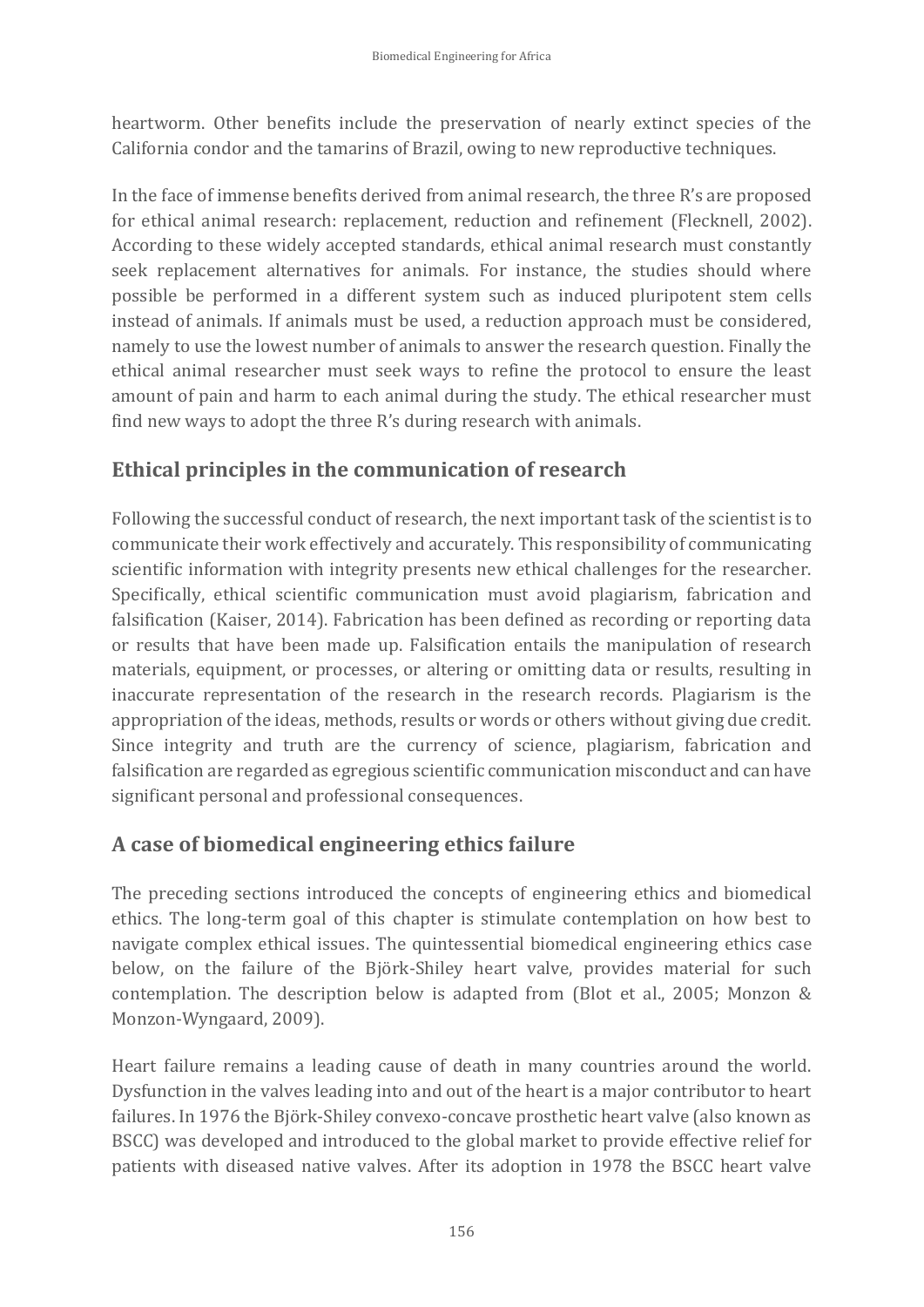became the most popular prosthetic valve for over decade. Shortly after introduction to the market however, fractures of the outlet struts of the BSCC valve, resulting in functional anomalies and often death, began to be reported. While the obvious biomedical engineering objective was to create a reliable implantable device that opened-closed in patients several thousand times a day for years, internal investigations later revealed the BSCC valves were known by the manufacturers to be substandard with poor welding and quality control. Furthermore, during clinical trials, the valve was reported to show material fatigue leading to weld fractures. The manufacturer altered its welding and quality control procedures, but the faulty BSCC valves were not withdrawn from the market, nor were patients informed of eventual failures. Complicating matters further, the FDA, responsible for biomedical regulation, delayed recommending removal of the valve from the market, which led to more disastrous outcomes. Pfizer, the parent company of the manufacturer, reached a settlement with affected patients in 1992, which included patient compensation and funds set aside for research to identify recipients of heart valves at risk of fracture. By December 2003, outlet strut fractures had been reported in 633 BSCC valves (0.7% of 86 000 valves implanted), often with fatal outcomes.

A more recent study reported that there are still over 7,000 patients worldwide wearing the BSCC heart valve, living with the knowledge of its questionable structural integrity and the possibility of its collapse at any time with fatal consequences (Batts, 2014).

### **The challenge of biomedical engineering ethics in Africa**

We have highlighted several fundamental principles and challenges of biomedical ethics. It is worth noting that while universal, each of these principles and challenges must be adapted to local realities and customs. In Africa, each of the principles and challenges discussed above may assume a richer and more complex role depending on local customs, religions and social structure. Still the principles remain the same. In this spirit, it is the duty of the ethical biomedical engineer to find new ways to adapt these universal principles to local realities. For instance, to truly obtain informed consent when working in a remote community with limited English language, might require translating informed consent forms to local dialects, so as to ensure that local research participants understand what they are participating in, no assumptions can be made. Furthermore, the need to adapt ethical principles such as privacy and confidentiality to local realities is even greater in certain countries, where medical information is stigmatised, and where the revelation of a research participant's personal information such as HIV status or sexual orientation might have severe personal, even fatal, consequences. In this context biomedical engineering ethics requires an understanding of the general ethical principles of participant privacy and confidentiality as well as an understanding of local laws and participant risks.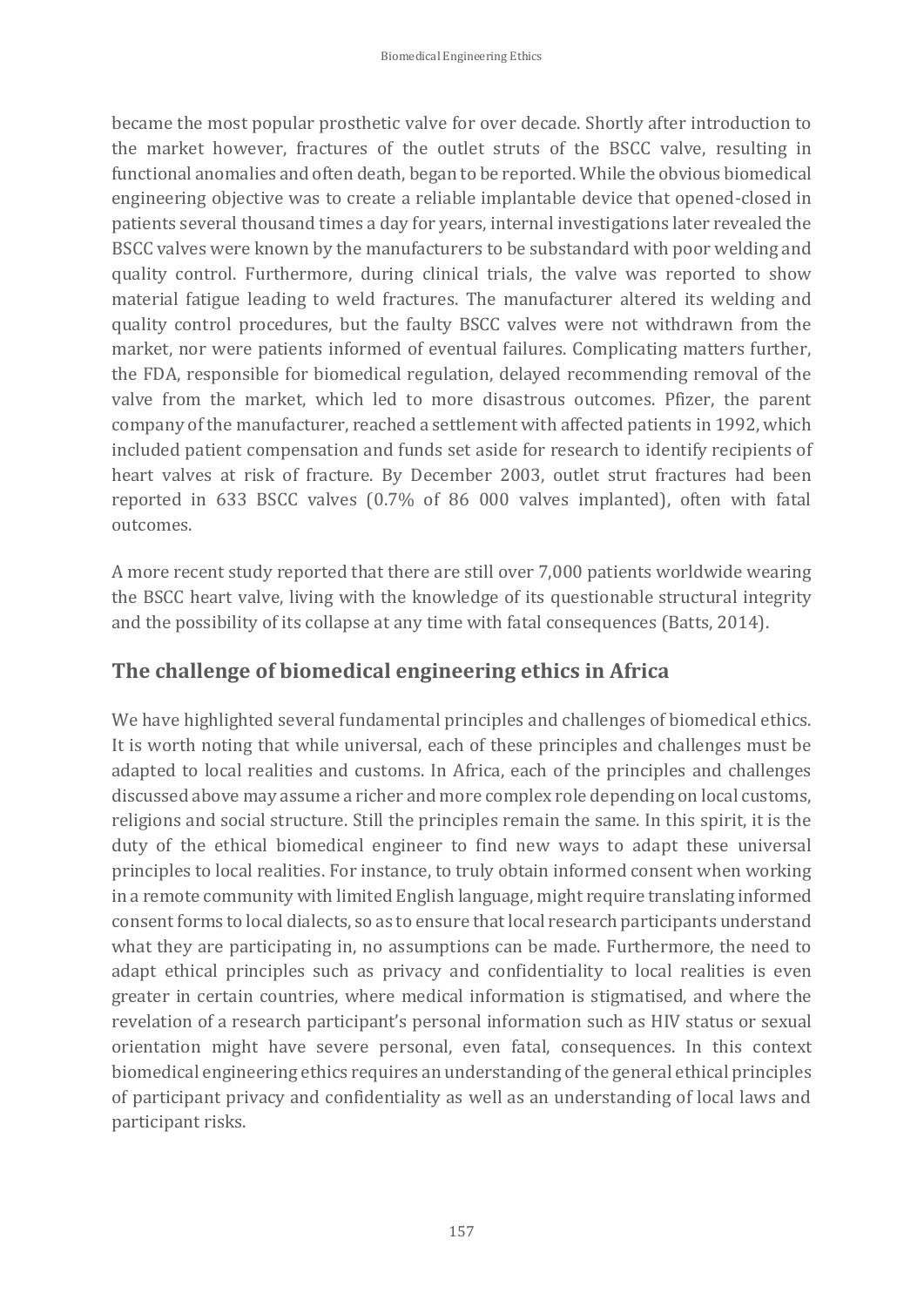# **Conclusion**

Modern science is neither pure nor infallible, but a continuous struggle towards clarity; a struggle against imperfect methodology as well as psychological, technical and social limitations (Kaiser, 2014). In light of these limitations the task of the biomedical engineer, like that of any scientist, is to struggle honestly and ethically. An early commitment to ethical biomedical research and clinical practice can provide an excellent long-term guide to help navigate the rapidly evolving field of biomedical engineering. The consequences of poor biomedical engineering ethics can be devastating and long lasting, both for individuals and for communities. The public faith in science can easily be shattered if behaviour emerges suggesting scientific misconduct.

While this chapter has highlighted a few major topics in ethics, a sea of questions remains and new questions continue to emerge daily. A few of these questions worth contemplating include: Privacy: how do we maintain patient privacy in the era of big data? Patent rights: who owns the rights to advancements derived from patient specimens? Regulations: what happens when local regulations, laws and policies lag behind biomedical engineering innovations? Augmentation, eugenics and life extension: as advances in biomedical engineering continue to improve our capacity to implant new devices, edit undesirable genes and prolong life artificially, should there be a limit to these advances?

Modern biomedical engineering ethics is continuously evolving, driven by forces of local law, culture, evolving social consciousness, and morality. Ethical questions in biomedical research can be difficult as revealed by the Tuskegee syphilis study, where the study was both legal and unethical. This dilemma makes it imperative for the ethical biomedical engineer to uphold a standard higher than local laws but grounded in ethical principles. The pioneers of biomedical engineering in Africa, for whom this book is intended, will have the opportunity not just to contribute to the science of biomedical engineering, but also to shape its public image and ethical landscape. A commitment to the principles of ethics discussed here should provide a stable first step towards a culture of ethical biomedical engineering.

## **References**

- Akhtar, A. 2015. The flaws and human harms of animal experimentation. *Cambridge Quarterly of Healthcare Ethics.* 24(4):407–419. DOI:10.1017/S0963180115000079.
- ASCE. 2011. *Ethics codes collections*. CSEP Library: American Society of Civil Engineers. Available: http://ethics.iit.edu/ecodes/node/4093 [2019, May 06].
- Bateson, P., Biggs, P., Cuthbert, A., Cuthill, I., Festing, M., Keverne, E.B., King, S., Page, C. et al. 2004. *The use of non-human animals in research: a guide for scientists*. London: The Royal Society. Science Advice Section.